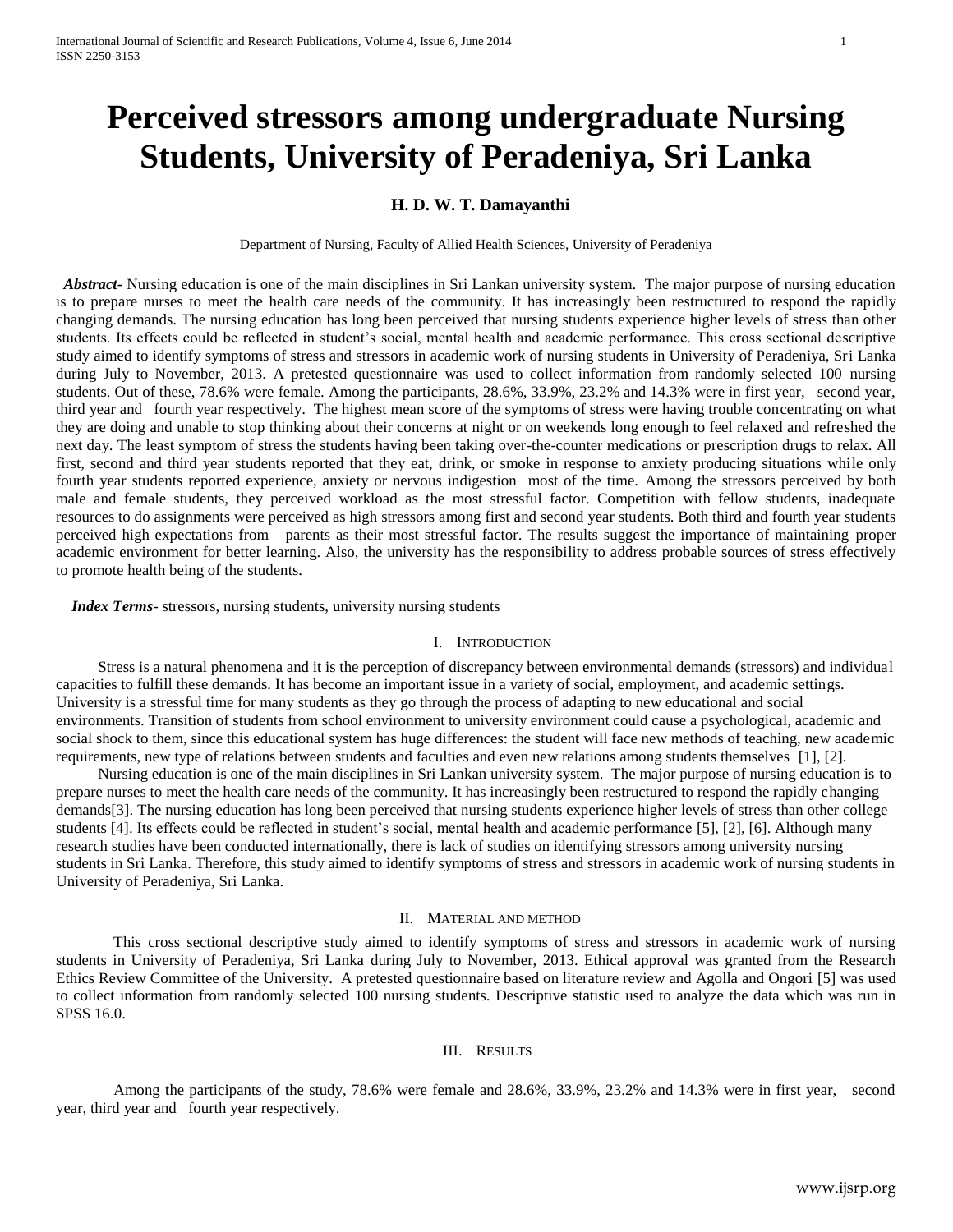## Table I: Symptoms of stress among students

| <b>Symptoms</b>                                                                                                              | <b>Mean</b> | <b>SD</b> |
|------------------------------------------------------------------------------------------------------------------------------|-------------|-----------|
| Have trouble concentrating on                                                                                                |             |           |
| what I'm doing, because of worrying about other things                                                                       | 2.12        | 0.61      |
| Can't stop thinking about my concerns at night<br>or on weekends long enough to feel relaxed and refreshed the next day      | 2.12        | 0.66      |
| People at home or school make them<br>feel anxious                                                                           | 2.04        | 0.47      |
| Feel tense, experience pain in the neck or shoulders,<br>and suffer from migraine headaches, or have difficulty in breathing | 2.02        | 0.59      |
| Experience, anxiety or<br>nervous indigestion                                                                                | 1.98        | 0.52      |
| Eat, drink, or smoke in response to anxiety<br>producing situations                                                          | 1.41        | 0.65      |
| Take over-the-counter medications or<br>prescription drugs to relax                                                          | 1.25        | 0.55      |

The major symptoms of stress in students were having trouble concentrating on what they are doing and unable to stop thinking about their concerns at night or on weekends long enough to feel relaxed and refreshed the next day. The least symptom of stress the students having been taking over-the-counter medications or prescription drugs to relax.

All first, second and third year students reported that they eat, drink, or smoke in response to anxiety producing situations while only fourth year students reported experience, anxiety or nervous indigestion most of the time.

| <b>Perceived Stressors</b>       | Mean           | <b>SD</b> |  |
|----------------------------------|----------------|-----------|--|
| Inadequate resources to do       | 2.41           | 0.63      |  |
| assignments                      |                |           |  |
| Low motivation                   | 2.41           | 0.68      |  |
| Unfair treatment by              | 2.34           | 0.75      |  |
| boyfriend/girlfriend             |                |           |  |
| Continuous poor Performance      | 2.32           | 0.64      |  |
| High expectations from parents   | 2.25           | 0.72      |  |
| Poor performances                | 2.25           | 0.73      |  |
| Conflict with lecturers          | 2.06           | 0.84      |  |
| Competition with fellow students | 2.05           | 0.7       |  |
| Conflict with fellow students    | $\mathfrak{D}$ | 0.79      |  |
| Not attending lectures           | 1.86           | 0.82      |  |

Table II: Perceived stressors among students

Among the stressors perceived by both male and female students, they perceived workload as the most stressful factor. Competition with fellow students, inadequate resources to do assignments were perceived as high stressors among first and second year students. Both third and fourth year students perceived high expectations from parents as their most stressful factor.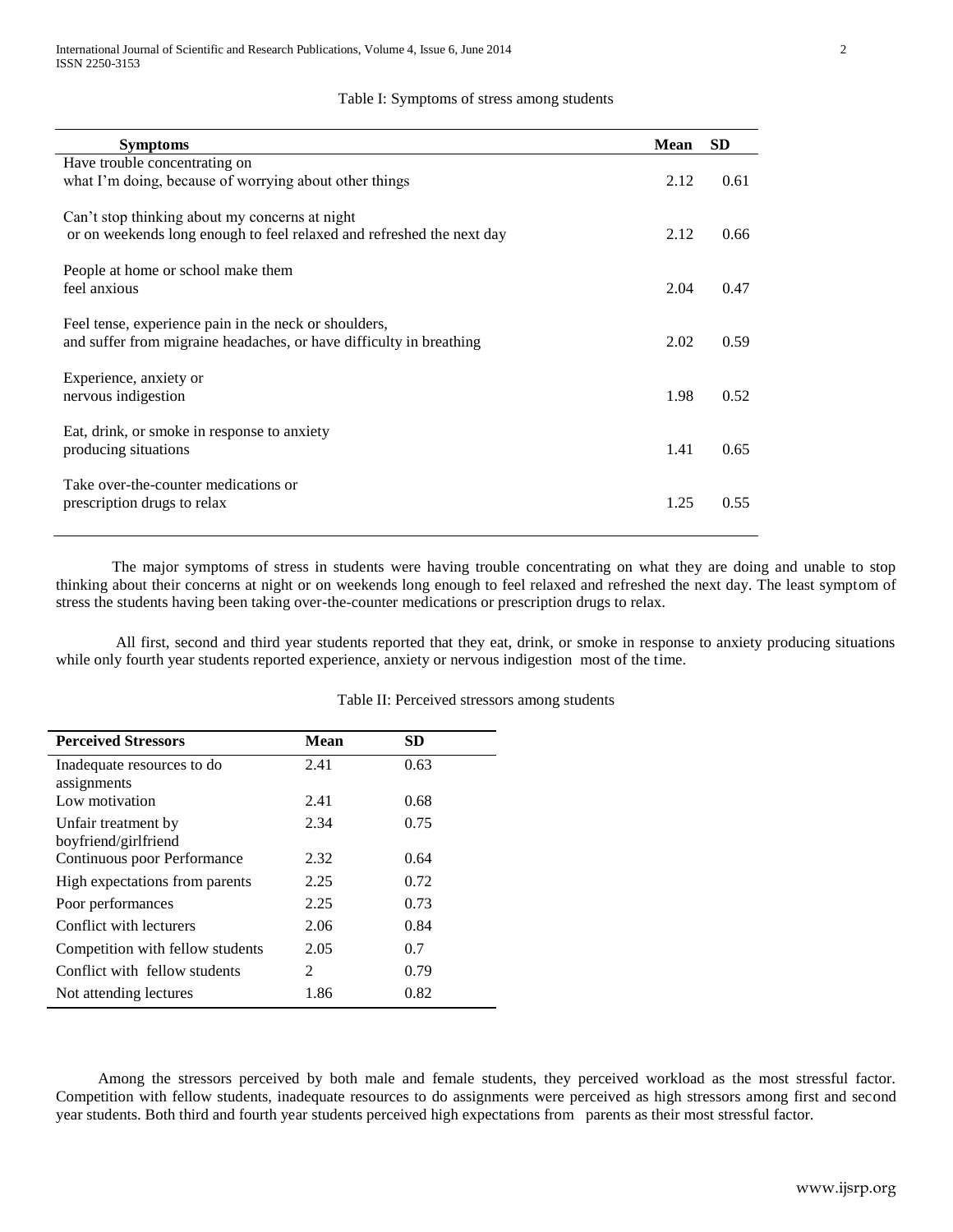## IV. DISCUSSION

 In this study, both male and female students perceived their symptoms of stress as having trouble concentrating on what they are doing and unable to stop thinking about their concerns at night or on weekends long enough to feel relaxed and refreshed the next day. The probable reason for these may be due to worrying about other things such as following lots of extra courses during their university life.

The study reveals that the nursing students do not take to drugs or alcohol as coping strategies when they stressed and that may be because of knowing side effects of drugs and alcohol which alters the healthy life of students. Further, this finding is consistent with the findings of the study conducted by Agolla and Ongori [5].

All students except the final year experienced of eat, drink, or smoke in response to anxiety producing situations. This finding is consistent with the earlier findings of the scholars which revealed that, people tend to resort to drinking as coping strategies whenever confronted with complex situations in their lives.

The fourth year students reported experience, anxiety or nervous indigestion most of the time. The finding is consistent to previous studies conducted by Ahmed et al [8] reflecting most of the students are experiencing stress in their daily academic activities. This may be due to the fear of final examinations and uncertainty of getting jobs after graduation from the university.

Work load has become the major stressor among students. The semester system needs to cover all lecturers, multiple subjects, continuous assessments, clinical experience and all end semester examinations within a limited time period. They need to travel for getting their clinical training to the hospital which is very far away from the university. The similar results could be seen in the study done by Prabhakar and Gowthami [7].

All the students entered to the university after getting through a highly competitive examination called advanced level. Therefore, the students who are in the first and second year may think of the similar situation in the university system. Because of that they may perceive competition with fellow students as a stressor. This finding is consistent with the previous study conducted by Agolla and Ongori [5]. Also, these students pointed out that their stress is aggravated by the inadequate resources which could not meet their needs.

However, both third and fourth year students perceived high expectations from parents as their most stressful factor. These students are in the final year of three year and four year degree programs and thinking of their families. Research studies have highlighted that the effect of parental and peer pressure to perform cannot be ignored [4].

#### V. CONCLUSION

The study revealed the most stressful symptoms of stress experienced by the university nursing students and their perceived stressors during their university life. Therefore, it draws the attention of administrators as well as academic community regarding the importance of maintaining proper academic environment for better learning. Also, the university has the responsibility to address probable sources of stress effectively to promote health being of the students. Academics have the responsibility to impact the development of their students as they transition into nurses capable of handling the rigors of the profession.

#### ACKNOWLEDGMENT

I acknowledge all the students who participated in this study and staff of department of nursing

#### **REFERENCES**

- [1] Kadapatti, M.G., & Wijayalaxhmi, A.H.M. Stressors Of Academic Stress A Study Of Pre-University Students. Indian Journal of Science Research, (2012). 3(1), 171-175
- [2] Cilingir, D., Gursoy, A. A., Hintistan, S., & Ozturk, H. Nursing and Midwifery College Students' Expectations of Their Educators and Perceived Stressors during Their Education: A Pilot Study in Turkey. International Journal of Nursing Practice. (2011). 17: 486–494
- [3] Jayasekara R S. The nursing profession in Sri Lanka: issues, challenges and vision for the future, International Nursing Review, 2009. 56(1):21-7
- [4] Ramkumar, S., Rakshita, C. , Elizabeth, J., Mathews, J., , V.S., Sharma, RCoping Ability Of Medical And Nursing Students:A Cause Of Concern. Online J Health Allied Sciences. .(2011). 10(2):18
- [5] Agolla, J.E. & Henry Ongori An Assessment Of Academic Stress Among Undergraduate Students: The Case Of University Of Botswana*, Education Research and Reviews.* (2009). 4 (2), 63-70.
- [6] Vitasari, P., Wahab, M.N.A., Othman, A., & Awang, M. G. A Research for Identifying Study Anxiety Sources among University Students. International Education Studies. (2010). 3( 2
- [7] Prabhakar, N.P., Gowthami, C.H. An Analysis of the Factors of Academic Stress among Management Students. (2011). 2 (201), 6 .
- [8] Ahmed, U., Riaz, A., Ramzan, A. Assessment of Stress & Stressors: A Study on Management Students. Interdisciplinary Journal of Contemporary Research in Business. Institute Of Interdisciplinary Business Research . (2013). 4( 9).